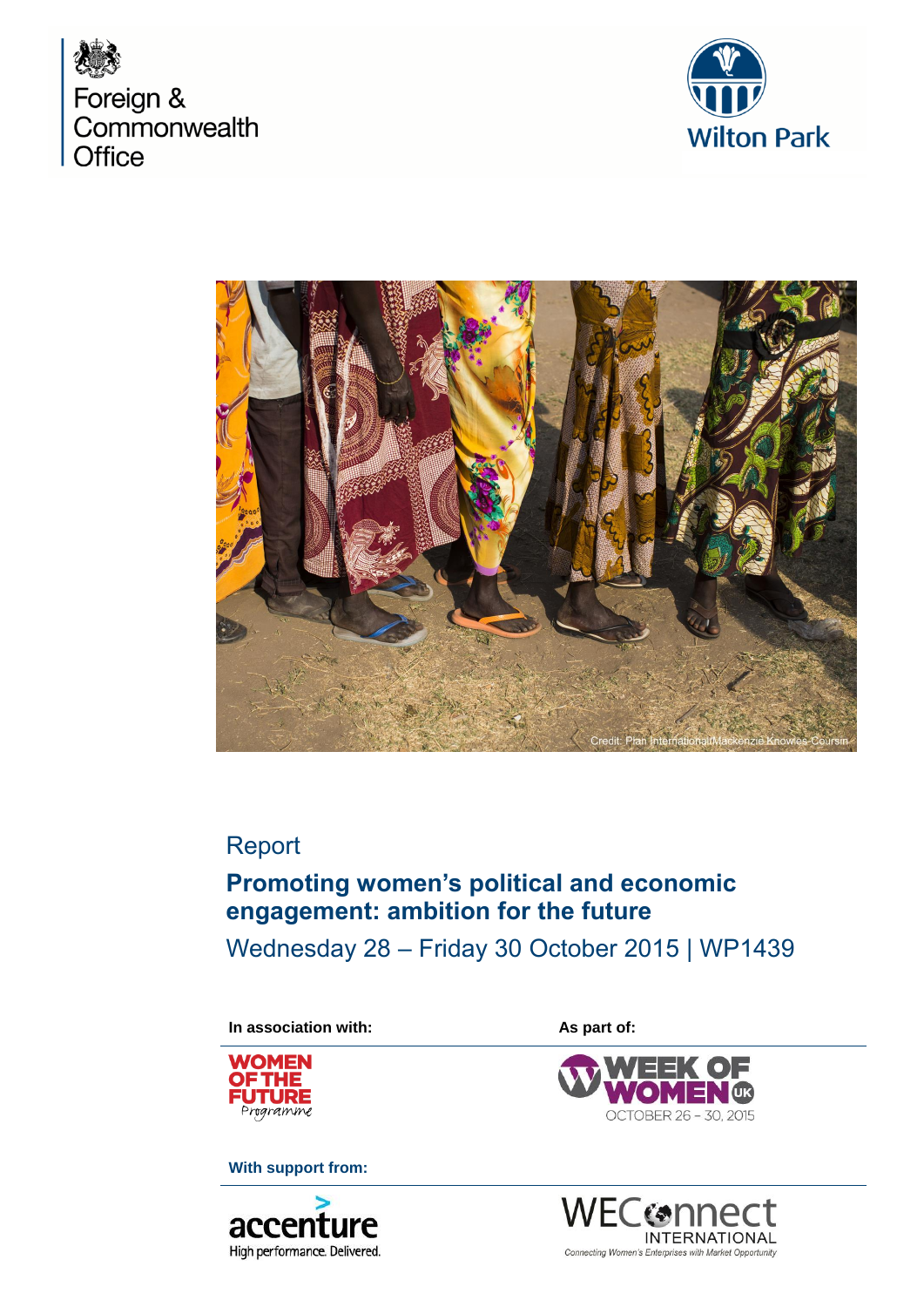

# Report

## **Promoting women's political and economic engagement: ambition for the future**

Wednesday 28 – Friday 30 October 2015 | WP1439

## **Introduction**

- 1. In partnership with WEConnect International and Accenture, this dialogue investigated opportunities and constraints affecting women's participation in economic and political spheres, identifying collaborative pathways and innovative strategies to push the agenda. Bringing together predominantly female representatives from large corporations, government, associations, entrepreneurs and activists, we heard perspectives from Afghanistan, Burundi, Cameroon, China, Croatia, Egypt, Jamaica, Kenya, Kosovo, the Maldives, Malaysia, Mexico, South Korea, Sri Lanka and the United Kingdom.
- 2. The need to promote female participation in political and economic spheres is clear. Encouraging the next generation of women to engage with traditionally male-dominated institutions, organisations and structures could have significant impact on stability and prosperity in developed and developing countries alike. Women are a critical yet largely undervalued resource. This meeting sought to evaluate the potential impact of increased empowerment of women and girls in politics and the economy; unpack the impact of perceptions, culture and structural barriers which hinder women's economic and political participation; and identify where action could be taken to deliver results most quickly, producing recommendations for steps forward.

### **Context**

- 3. This year marks the 20th anniversary of the landmark Beijing Declaration and Platform for Action on gender equality and women's empowerment. The declaration broke new ground, in terms of its unprecedented broad-based participation of non-governmental actors. It placed issues like gender-based violence firmly on the agenda for the first time. Women's rights and interests and marginalised groups have enjoyed better legal protection since. Tremendous efforts have been made to implement the Platform for Action.
- 4. However, in central areas of concern like the feminisation of poverty, economic and political participation and human rights, two decades on there is still a long way to go. Common challenges to gender equality around the world include a lack of political commitment, lack of resources, backlash when gains are made, the increase in religious fundamentalism, the rise of right-wing governments, and suppression of dissent and civil society movements. Economic downfall has impacted the most underprivileged members of society, exacerbated by trends towards privatisation, retraction of the welfare state, and globalisation of trade on the terms of powerful corporations and financial institutions. At the UN Commission on the Status of Women this year, delegates adopted a new declaration to achieve gender equality and women's empowerment by 2030. This included the need for greatly increased investment to meet the goals laid out in Beijing.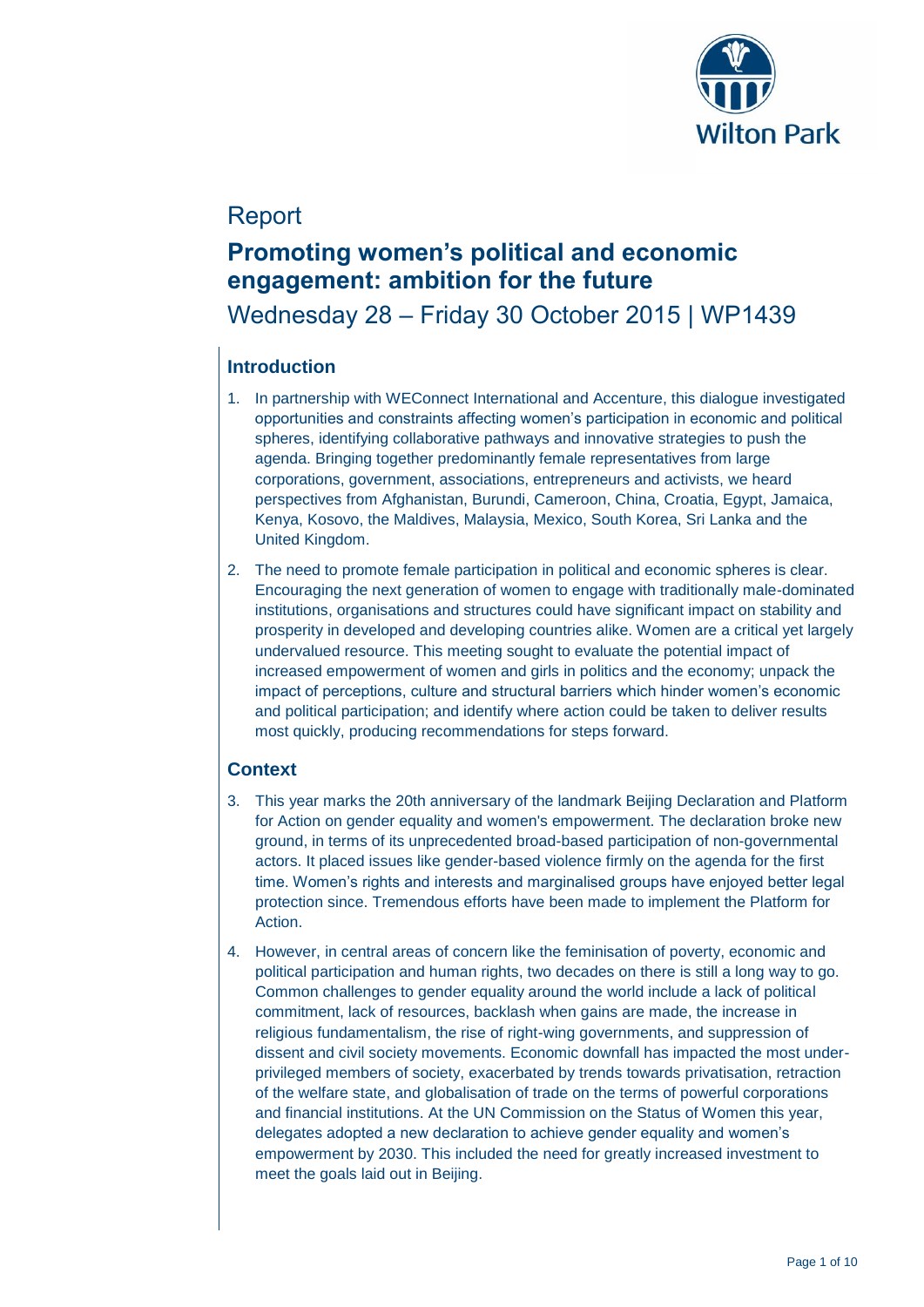- 5. It makes economic sense to draw women into the economy and to build a diverse workforce relevant to a diverse market place. However, great imbalances between men and women still exist worldwide. The World Economic Forum's Global Gender Gap Report for 2015 shows that the economic participation and opportunity gender gap has been closed by 59%, but improvements of only 3% have been documented in the last ten years. Gaps still exist in participation, remuneration and advancement. There is an even greater gap in women's political empowerment. Only 23% of the gap between men and women in minister-level and parliamentary decision-making posts having closed in the last ten years.
- 6. A recent World Bank report on "Women, Business and the Law 2016" found that women's economic opportunities were impeded by one or more laws in 155 of the 173 countries covered by the survey.

### **Key issues**

#### **Female representation and quotas**

- 7. Quotas can push forward social norms that are more inclusive of women. Positive case studies include WIPP, a non-partisan organisation which educates and advocates on behalf of women-owned businesses (WOBs) and which successfully lobbied US senators to ensure 5% of federal budget procurement goes to WOBs. In Kenya, without quotas on proportion of female MPs, figures never rose beyond 9%.
- 8. Greater visibility of women achieved through quotas in diverse areas can encourage other women to participate. In Kosovo, 32% of MPs are women, the highest in the region, due to quotas. They demonstrate to society that women can do the job as well as – or even better than – their male counterparts.
- 9. After a few years, quotas start to be perceived by detractors as acceptable and normal.

Other participants were less in favour of quotas:

- 10. Detractors perceive quotas are not meritocratic. In the Caribbean, many women's organisations lobby for quotas in politics, but their ideas are rejected by the public.
- 11. Although they are enshrined in law there may be few qualified female candidates to fill quotas. In Kenya, civil society was aggressive in lobbying the government to reserve 30% of government contracts for businesses led by women, youth and other minority groups, yet few women have the skills or knowledge to apply. In South Africa, 45% of board members are meant to be black South Africans but there are not enough qualified candidates.
- 12. Quotas do not necessarily promote norm change. In Sri Lanka, quotas of female MPs have led to political parties nominating women who toe the party line, rather than those prepared to drive progressive change.
- 13. Accreditation systems encouraging institutions to compete to achieve gender equality can be a more subtle and effective policy to change norms than legally enforced quotas. The Women's Business Enterprise National Council (WBENC) has developed the most valued certification of women-owned, operated, and controlled businesses, which is recognized by public, private, non-profit and government entities in the US and several other countries. The Equality Challenge Unit developed the Athena Swan Charter in 2005 to further and support equality and diversity for staff and students in higher education institutions across the UK.

Several solutions were proposed to move out of the 'quotas or no quotas' impasse:

14. Research is needed into what kinds of quotas are most effective in which contexts and why. In Mexico, legislating in favour of 50/50 gender-equal candidate lists in elections was more acceptable to detractors than a quota concerning numbers of elected officials, resulting in 42% of the female candidates being elected. Alternatively, quotas could be introduced as a temporary measure with the assurance that they be phased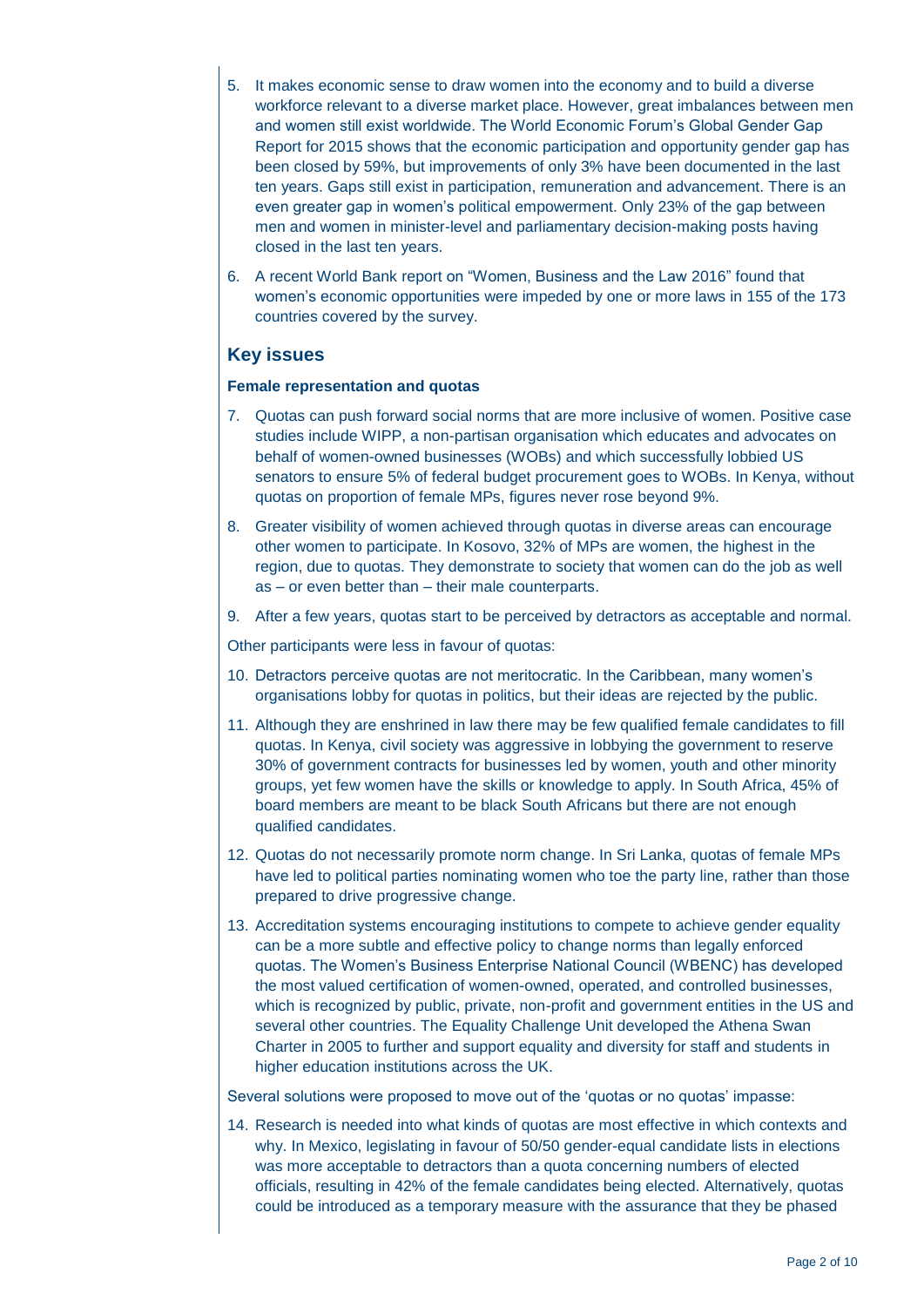out once gender equality is reached.

- 15. More gender-neutral language should be used when proposing quotas. A successful lesson from Sweden is to demand that 'no more than 60% of representatives be either male or female' rather than the more controversial 'at least 30% of MPs should be women'.
- 16. The evidence-based case for quotas needs to be made clearer. The argument needs to be advanced that current systems without quotas are not meritocratic, as they rely on male-biased 'old-boy' networks or directly discriminate against women.
- 17. Pursuit of quotas needs to be accompanied with broader movements to change social norms. Provision of relevant education and capacity-building for women on how they can succeed in 'a man's world' is needed alongside quotas to ensure qualified female candidates.
- 18. We need quotas at lower levels to ensure that women can enter at lower ranks and rise upwards, not just for women at high levels (company boards, MPs).
- 19. Women need more protection to participate in broader political processes. During elections in Kenya, women had access to a direct number to the police to ensure protection from gender-based violence. This should have been extended throughout the whole campaign process.

#### **Male champions of change**

Engaging male champions for gender equality is a useful avenue to pursue. There are several examples of advantages:

- 20. Male champions can operate at all levels, both within the home and in influential formal positions.
- 21. Male Champions of Change in Australia is an example of good practice with a roadmap, tools and templates to emulate. In 2010 they encouraged 22 CEOs of major corporations to bring diversity to the workplace. The number of women in management has increased by 5%.
- 22. The UN's "He for She" campaign placed men's involvement on the agenda
- 23. Strategic alliances with influential men can be particularly effective, for instance getting religious leaders on board as in the case of Sisters in Islam in Malaysia.
- 24. Experience from campaigning for gender equality in Kenya shows that men promoting gender equality in the political sphere are often more listened to by other men, than women.

However, there are also challenges to be overcome and issues to be conscious of:

- 25. Disengagement of men in what are perceived to be 'women's issues' is an issue.
- 26. We need to make a stronger case to men for gender equality, and we need to provide the evidence to prove that it benefits everyone, not just women. Men need clearer roadmaps on how to be champions from home outwards.
- 27. A solution is to use gender-neutral language to make the case for gender equality less about women, and more about human rights and benefits for everyone. Several corporations have recently changed their gender groups to embrace more neutral and inclusive language. Price Waterhouse Coopers has changed its LGBT group to GLEE: Gay, Lesbian and Everyone Else; the recruitment agency Ambition has changed its 'Women with Ambition' group to 'Gender Equality at Ambition'.
- 28. Lessons can be learned from psychology and marketing, by using different messages when inviting men and women to gender events, to appeal to their different priorities.
- 29. More education and role models are needed for boys, to show how gender equality serves their interests too.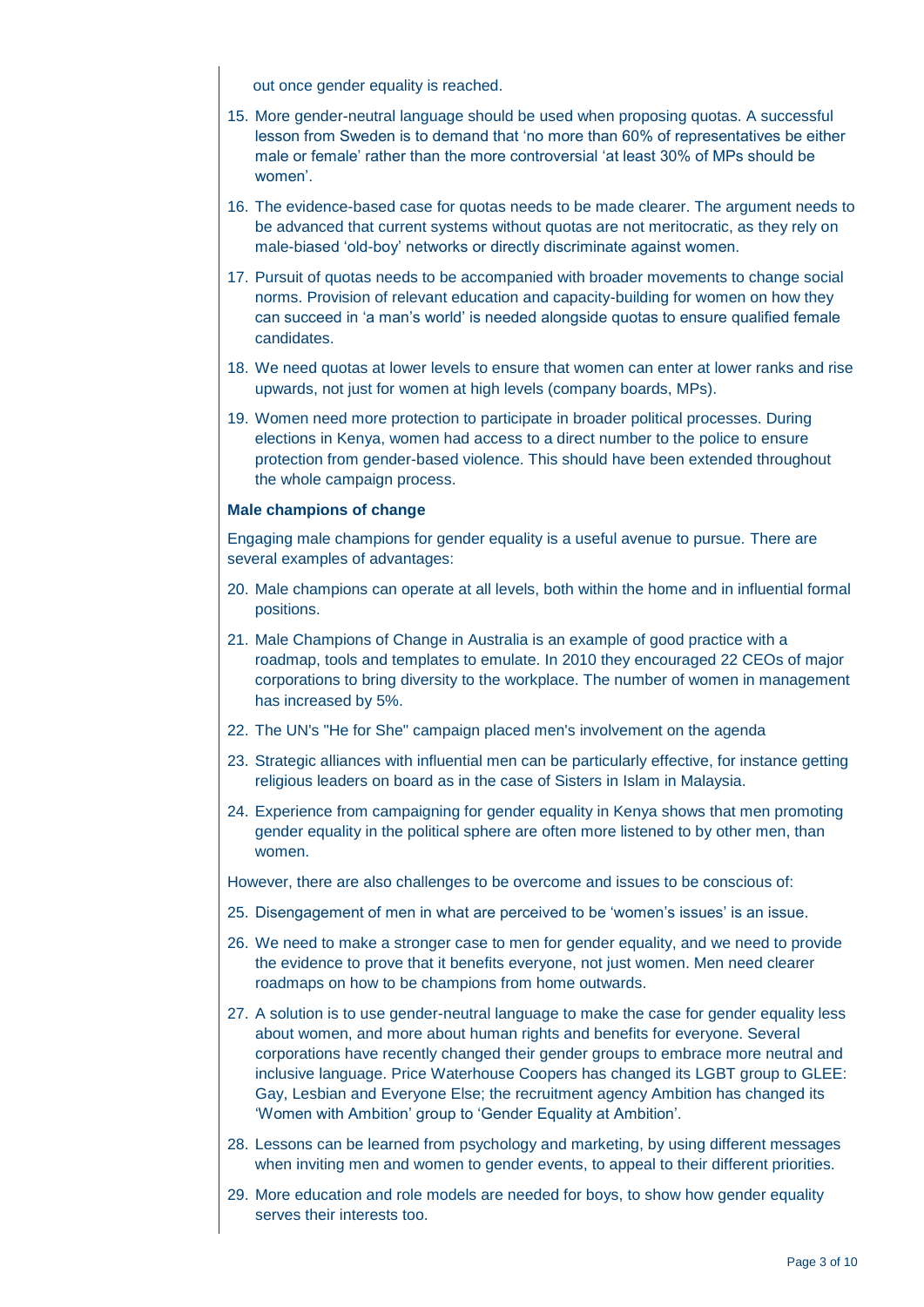30. While the feminist movement needs to do more to engage male champions of change, this does not reduce the need for women-only spaces when appropriate. A diversity of spaces – both women-only and mixed – are still needed. During protests in the Maldives, women-only spaces proved crucial to enable women to participate.

#### **Knowledge, education and capacity-building**

- 31. The need for education to facilitate women's political and economic participation was widely discussed. Education is needed which raises awareness of women's existing rights.
- 32. In many countries, legislation exists to protect or promote women, regarding equal pay and right to promotions, against sexual harassment in the workplace, or rights to reproductive health, but more is needed to make women and wider society aware of these rights. For instance, Sisters in Islam in Malaysia conducts training and other activities to spread awareness of women's rights in the country.
- 33. Education on women's rights legislation could be effective if undertaken by the state apparatus or alternative channels depending on context.

Women need additional skills training to take advantage of opportunities:

- 34. Quotas and other affirmative action are ineffective if women do not have the expertise and experience to take these opportunities. Women-led businesses (WLBs), especially small and medium-sized enterprises (SMEs), need more training in how to successfully bid for large contracts. Entrepreneurship training was also mentioned, and the UK and other industrialised countries could learn from emerging economies on this issue.
- 35. Training needs to be available to help women transition from motherhood back into the workplace, or move between careers.
- 36. Such capacity-building needs to be tailored to context-specific needs, whether greater training is needed in formal or informal economies, for start-ups, SMEs or large corporations.
- 37. Women need skills training on strategy, public speaking and delivering key messages, engaging with the media, using social media to increase visibility, and networking.

Education is needed which promotes gender equality:

- 38. Such education must reach people at young ages, and touches people across society, whether parents, young people, journalists, judges, teachers, etc.
- 39. This education can combine curriculum reform in schools with non-formal education programmes in other institutions, and promotion through the media.
- 40. Encouraging girls to be confident and to engage in traditionally male spheres such as trade and politics is important, as once they reach late childhood their aspirations and expectations are already formed.
- 41. This education also needs to provide positive role models for boys. For instance the GREAT Initiative in the UK runs gender training with teenage boys in London on positive masculinity and gender equality.
- 42. Education or gender training must expose how gender, and female subordination, is socially constructed and that social norms can evolve and change. This need is particularly great in countries where religious fundamentalism is on the rise, and where religiously-sanctioned constructions of gender cannot be challenged.

#### **Networking, alliances, visibility and mentoring**

- 43. Creating networks and alliances to further gender equality is a key priority. There are key areas which need investment:
- 44. Women often have fewer networks than men, and lack important contacts. As they may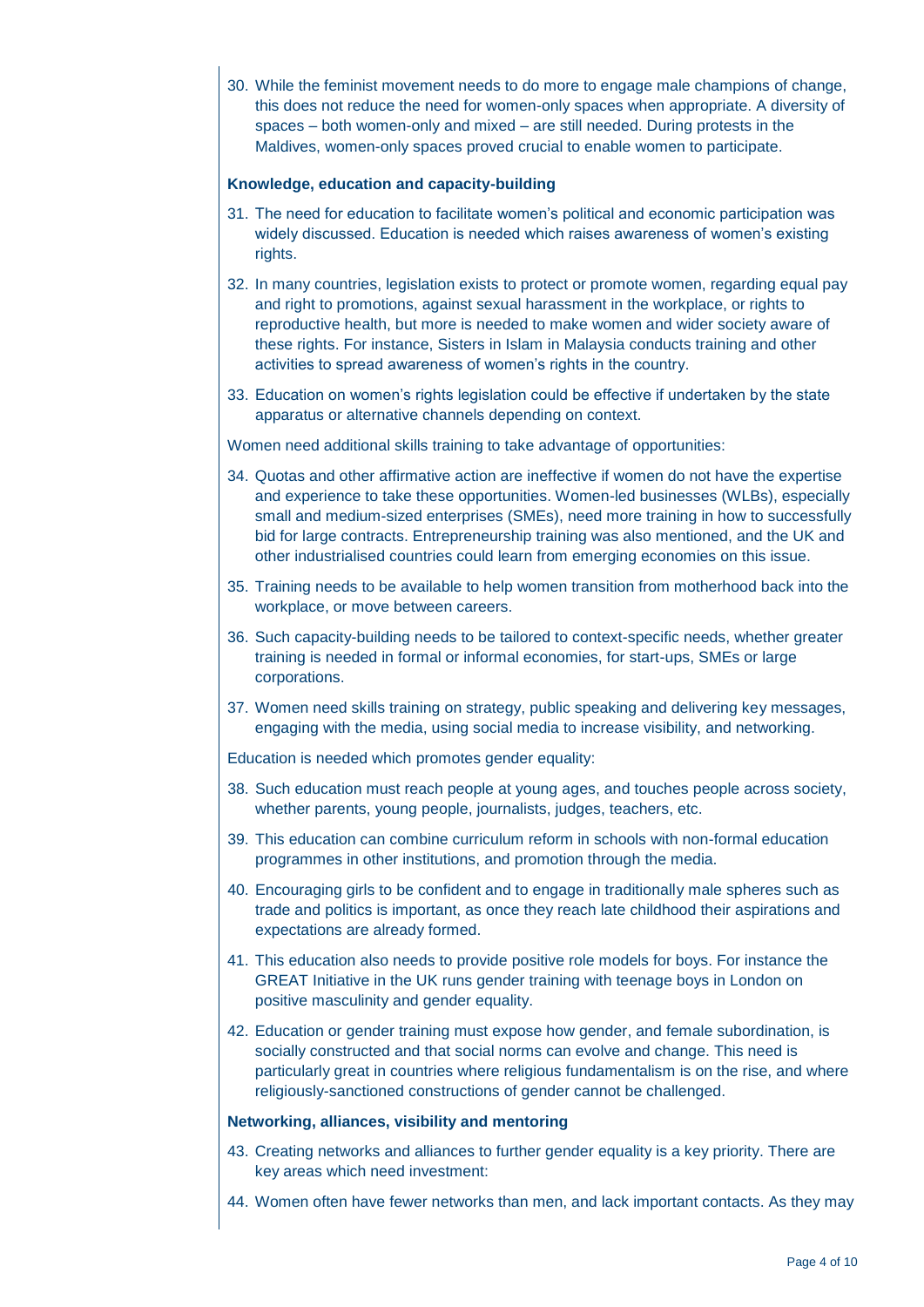face greater attacks on their work than their male colleagues, or can be excluded from nepotistic 'old boys' networks' based on their gender, they need support networks even more.

- 45. There is a need for greater collaboration and sharing of ideas across institutions. There is not as much collaboration as there could be between non-governmental organisations (NGOs) working on common goals, and between NGOs and key institutions like the government and media. NGOs could engage more with governments and parliamentarians for further-reaching impact, whether in lobbying or provision of training.
- 46. Greater funding opportunities should be made available for spaces for networking and sharing ideas. A significant challenge is that the most beneficial outcomes of such events can be intangible and long-term, when funders want short and medium-term quantifiable goals.
- 47. Participants at networking events need to find ways to sustain the alliances made during such encounters, potentially through social media platforms, to keep momentum and ensure meaningful collaborations.
- 48. Networks should enable knowledge sharing, to help women create connections and extensive networks in key fields, including with champions – whether they are influential men, faith leaders, or supporters working in the media.
- 49. Proficiency in technology and social media is a key skill women need to acquire to develop their networks and increase their visibility. During the occupation of Tahrir Square in 2011, Egyptian activists used projectors and sheets to present pop-ups films exposing police brutality. Twitter hashtags are a powerful way to get attention: #shoutingback, started by online campaign Everyday Sexism received 20,000 examples of sexual harassment in public within 24 hours of opening in 2012.

Several positive examples of networking initiatives and alliances were identified:

- 50. In the Maldives, contact with key UN bodies proved crucial for associations and the opposition party to lobby the government over human rights.
- 51. The WBENC, founded in the US in 1997, supports WLBs through hosting a database where women can advertise their businesses and network with government and corporate members.
- 52. The Women's Parliamentary Caucus of Pakistan created in 2008 works collectively on one platform across party affiliations for the cause of women. They have achieved landmark legislation protecting women's rights, including recent criminalisation of acid attacks. The Women's Equality Party, created in 2015, is the first political party in the UK dedicated solely to gender equality in politics, business, pay, parenting and caregiving. They demand an education system which encourages gender equality, equal treatment of women by and in the media and an end to violence against women.

Mentorship across generations and genders is an important aspect of supportive networks.

- 53. Desirable mentors maintain their integrity and authenticity, are genuine and approachable and help you build your strengths rather than focussing on your weaknesses.
- 54. Many women acknowledged the importance of having a strong female mentor, but men can also make valuable mentors, teaching women how to navigate a man's world.
- 55. Men can benefit from mentoring women also becoming champions of change and gaining understanding of the challenges faced by women in gaining equal opportunities.
- 56. We need to change the misconception that mentorship is something only women need. Men and women can also mentor each other, making each other aware of their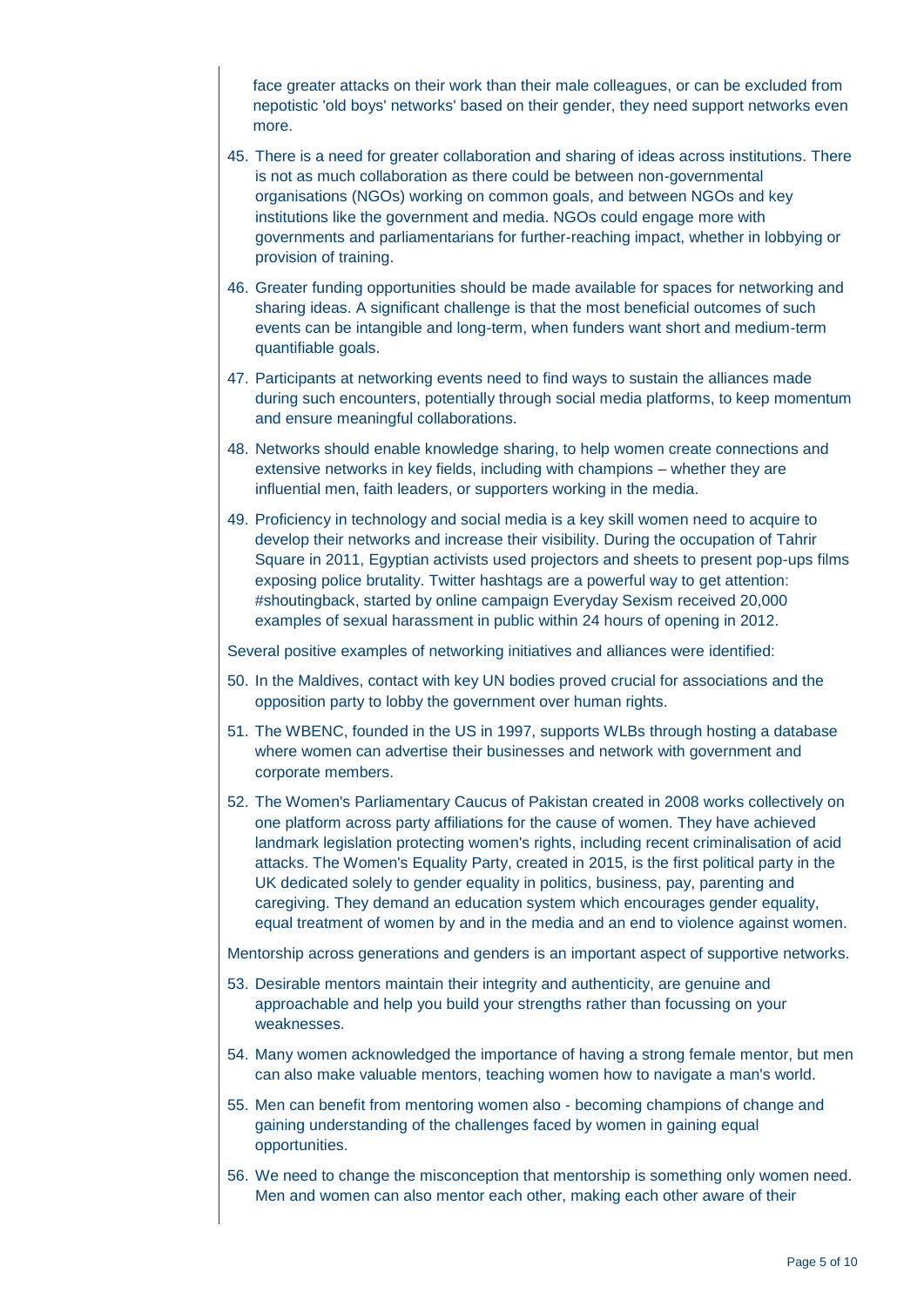experiences and perspectives.

- 57. Younger individuals can mentor older ones, for instance in terms of technological skills.
- 58. Women leaders need to consider their successors, and make sure if they leave their post they have prepared a strategic continuity team to carry on their interests.
- 59. Mentees of all ages and genders need to articulate what they need and want to achieve to get the best from their mentors.

#### **Overcoming structural barriers**

- 60. Specific structural barriers prevent full women's economic and political participation, including:
- 61. Women predominate in informal sectors or small scale businesses with low access to capital, mechanisation processes and export markets, despite driving up to 75% of GDP in some developing countries.
- 62. Micro-finance credit loans often have high repayment rates which disadvantage those already marginalised from access to capital.
- 63. Smaller women-led businesses and NGOs acting for women's equality have difficulties applying for or implementing large public or private sector grants and contracts. The issue is less a shortage of funds, and more the lack of capacity to draw on existing opportunities.
- 64. Procedures such as registering businesses or declaring tax can be in complex or even foreign languages, requiring capacity that may not be available to smaller organisations, though this is not specific to women.

Positive examples addressing such barriers include:

- 65. Ovamba Solutions Ltd is the first lending platform created to fund African SME businesses. It has a strong track record of enabling WLBs to receive training and accreditation to access capital from institutional investors.
- 66. AusTrade and UK Trade and Investment provide support to enable businesses to expand internationally and access export markets. They have clear models which can be emulated.
- 67. The Commonwealth Businesswomen's Network (CBW) is an online platform based on the principles of talent, training and trade, designed initially to enable WLBs to scale up beyond the start-up stage. Women can share knowledge and experiences, and smaller companies can tender together to access large contracts.

#### **A holistic life-course approach**

Promotion of gender equality must be undertaken across the life-course and in diverse social spheres to influence cultures:

- 68. People's constructions of gender are strongly influenced by stereotypes they are exposed to in childhood, so role models and education are needed at young ages.
- 69. As all areas of life are interconnected, gender equality needs to be mainstreamed across social spheres from education, the media, politics, markets, religion, health, etc., in order to be effective.
- 70. The implementation of progressive legislation or policy is affected by wider cultures, whether in the family, workplace, institutions or broader society. Barriers in any one cultural sphere undermine positive steps in other domains.
- 71. A holistic approach needs to consider the ways gender intersects with other constructions of identity, whether race, ethnicity, age, (dis-)ability, religion, sexuality, etc., to create multiple experiences and forms of (dis)advantage. Intersectionality makes women a highly heterogeneous group.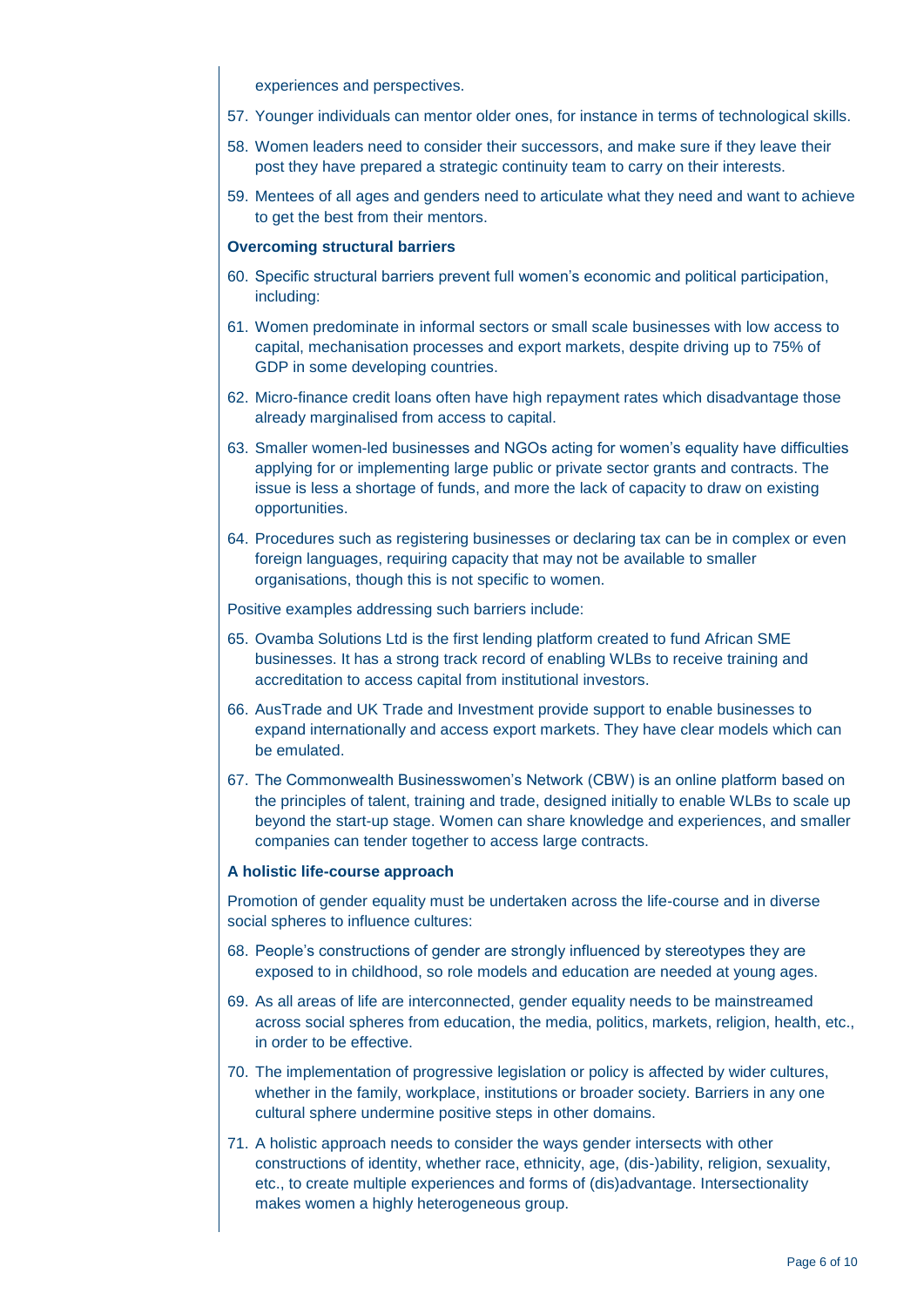- 72. This can pose challenges to deciding on the focus of campaigns, and risks more powerful women speaking on behalf of other more socially under-privileged groups.
- 73. It creates the opportunity for gender activists to collaborate across different groups and make connections with broader agendas like human rights and sustainable development.

#### **International experience and cultural relevance**

Participants identified the advantage in sharing international perspectives and adapting these experiences to find solutions to specific cultural contexts. There are several positive examples of replicating initiatives across contexts to build on collective power:

- 74. The US-based WBENC went international in 2009, with 17 countries now represented.
- 75. Founded in 2001 in the US, WIPP went international in 2014, with branches in the UK, Australia, Canada and Latin America.

There are also challenges and issues to be conscious of when transferring ideas across cultures:

- 76. One-size-fits-all approaches are rarely successful, and we should be wary of fashionable concepts if they do not work in specific contexts. Experience from Egypt showed that 'entrepreneurship' can be a highly risky livelihood strategy for people to embark upon if there is little state support or capital available and so should not be promoted indiscriminately.
- 77. Institutional independence and national sovereignty, combined with strong networks within and between countries whose members advocate in favour of progressive and liberal gender policies, are needed to overcome charges of imperialism against international actors promoting gender equality.
- 78. Governments, international bodies and funders should aim for a supportive rather than directive role when providing foreign aid or development assistance.
- 79. Grassroots activism remains crucial, as it can be harder for ruling elites to dismiss demands made from within countries as they cannot blame 'Western' agendas being imposed from outside.
- 80. It is important to identify influential leaders in specific contexts. These may be religious actors, in other cases may be the state, or business leaders of either gender.
- 81. To promote gender equality, messages need to be carefully tailored to the specific cultural context to be effective.

### **Recommendations for action**

#### **Policy makers**

- 82. Develop common policies across and between countries to make political and economic environments more enabling for women. Actors must be able to sit together at the same table, speak the same language and share common examples of best practice.
- 83. Collaborate more with women's associations who are more in touch with the grassroots and women's priorities. NGOs often have high levels of expertise in areas such as providing education and capacity-building.
- 84. Create more independent commissions to ensure that human rights are assured. Human rights training should be mandated for teachers, judges and security forces.
- 85. Conduct more research to inform sound evidence-based gender policy. More gender disaggregated data is needed to identify gender bias, for instance in terms of who is accessing economic support programmes, healthcare services, training programmes etc. Metrics currently used do not necessarily capture the right data. Collaboration is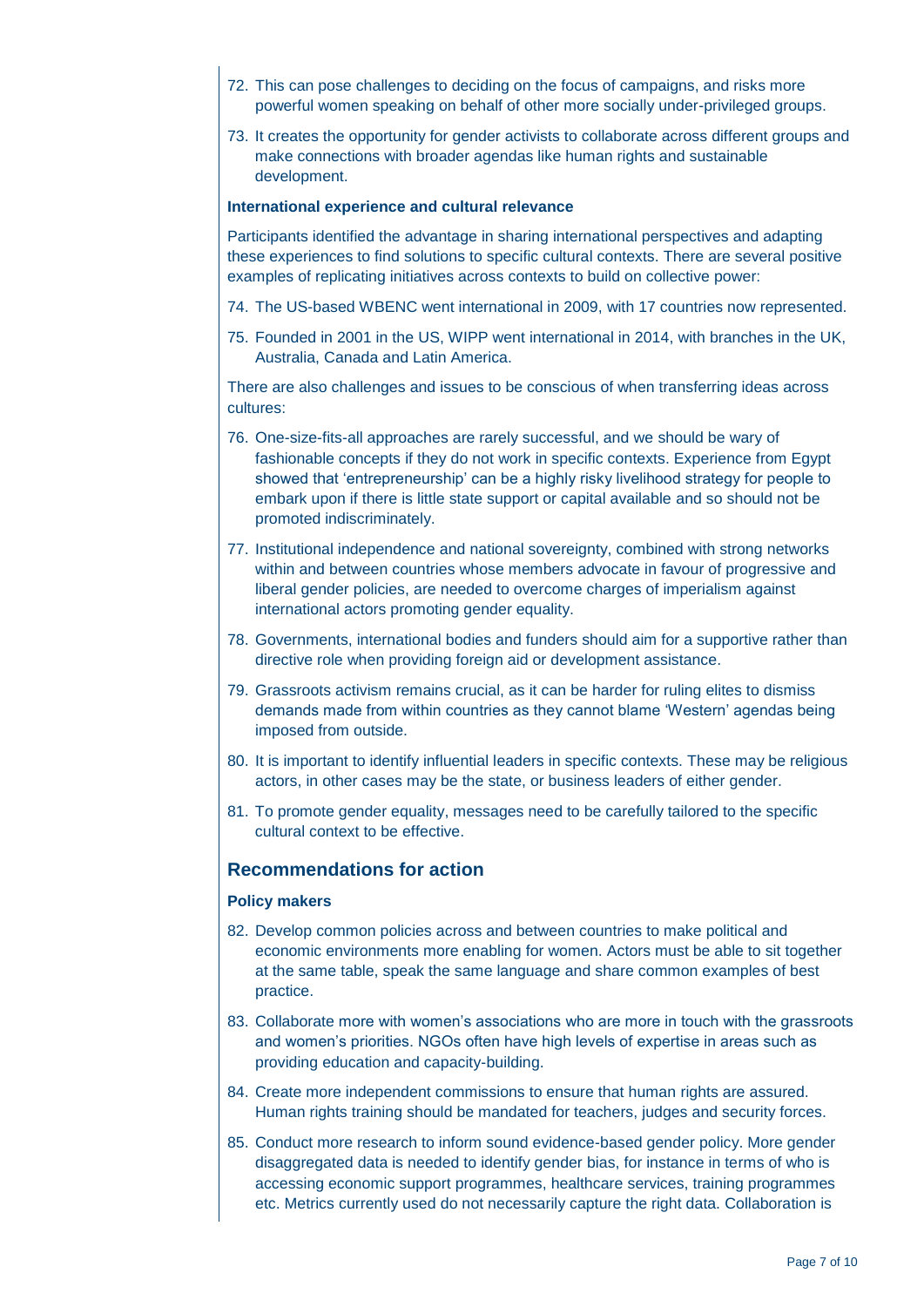needed with actors at the grassroots to design more appropriate measures and indicators. More research is needed to measure outcomes of existing policies.

- 86. Create the right tax incentives and frameworks to encourage women's economic participation, which addresses access to finance, markets and training.
- 87. Make procedures as simple and accessible as possible, for instance registering a business.
- 88. Develop more accreditation systems to promote greater gender equality and diversity in public institutions and private businesses, for instance percentage of WLBs in public sector procurement.
- 89. Deliver more training and education to give women skills to participate more in the economy. This needs to be tailored to the cultural context, but also needs to fit current markets by training women in skills which are in high demand and low supply. Important areas include capacity-building to enable WLBs to scale up, or for women to re-enter the workforce after child-rearing.
- 90. Engage in outreach and awareness-raising to make women aware of opportunities which already exist.
- 91. Create legislation and policy which translates existing human rights legislation into practice, e.g. practical solutions to support female workers like on-site childcare in the workplace and shared maternity and paternity leave; equal pension rights; legislation to ensure more equal representations of gender in the media.

#### **Public funding bodies and procurement**

- 92. Create accreditation frameworks which ensure a proportion of public procurement contracts are earmarked for SMEs and WLBs. As the largest employer in many countries, the government has a strong potential to influence norms among private companies who deliver public services to consider the social impact of their supply chain.
- 93. Streamline and simplify public sector grants, make them smaller and more tailored to the needs of women's organisations.
- 94. Provide more opportunities for women to network and share experiences, recognising that the outcomes of such initiatives may not be easily quantifiable in the short or medium term.
- 95. Provide training to assist SMEs and WLBs in applying for contracts and funding, as the forms include complex language.
- 96. Make language more accessible and reduce the requirements for basic contracts.

#### **Private funding bodies and corporations**

- 97. Consider the social impact of their practices and supply chain. For instance, microfinance enterprises with high repayment rates are harmful to those already marginalised by reduced access to capital.
- 98. Make credit and capital more accessible for WBOs and SMEs to scale-up, and without onerous repayment rates.
- 99. Support diversity as it makes strong economic sense. Positive examples of corporations like Ambition show that companies who take care of their workforce and beneficiaries are more productive and efficient in the long term.
- 100. Invest more in capacity building to facilitate collaboration with WOBs, for long-term positive impacts on both sides. Currently the focus in on cost-saving or profit-making ventures.
- 101. Unbundle large contracts to make them more accessible to SMEs, as private sector contracts are often too big for WLBs. Alternatively, frameworks can be put in place so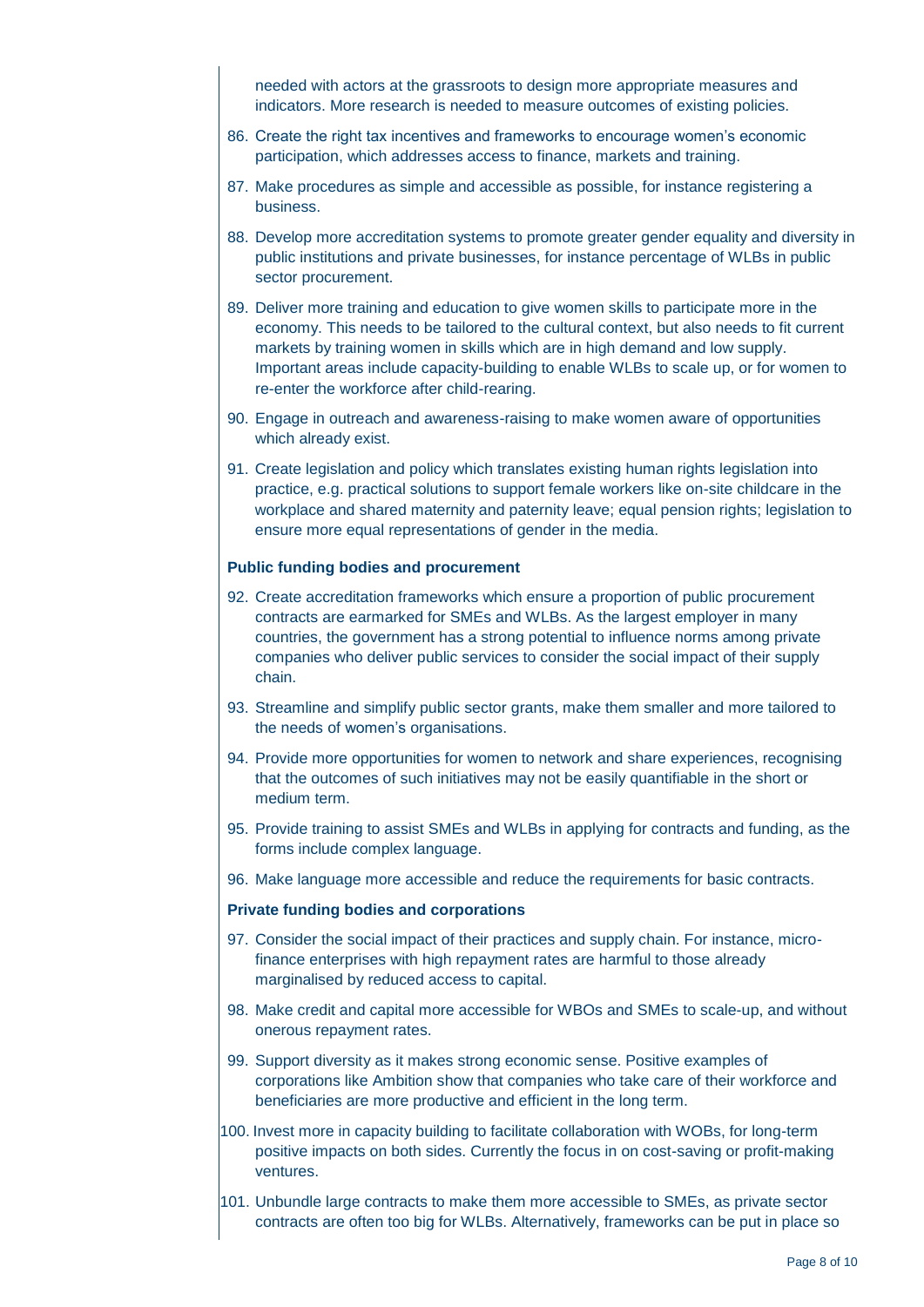that high-level tier suppliers must give a certain proportion of their contracts at lower tiers to SMEs and WLBs.

#### **Associations and activists**

- 102. Lobby at both levels of policy/legislative change and implementation. Changes in policy or legislation do not necessarily result in desired outcomes if political will, awareness and resources are not dedicated to implementation, which is where associations need to remain alert and active.
- 103. Go beyond concerns of welfare and mutual support to recognise the political clout and potential for effective lobbying of women's associations and interest groups. For instance, influencing public policy to support women workers and WLBs whilst ensuring human rights.
- 104. Raise awareness of existing national and international legislation so that women can claim their rights, and call governments and companies to account where they fall short of requirements.
- 105. Approach governments and the private sector to promote associations' services, particularly as providers of education and capacity building.
- 106. Develop networks and collaborate as much as possible with allies on issues of mutual concern. UN bodies and international groups can be powerful allies in cases where states are abusing human rights of their citizens. Activists in particular need strong support networks and assistance from wider organisations and institutions. Trade unions are another influential actor to collaborate with.
- 107. Continue engaging in protest as a highly effective form of direct action which raises visibility of issues. Although protest in many contexts is becoming increasingly dangerous, the documentation and sharing of human rights abuses through social media provides ways to strengthen a campaign both by documenting the core issue, and any crackdown on the campaign itself.
- 108. Harness social media as much as possible. Associations can seek out training opportunities, and provide training and examples of best practice to other allies in their network.
- 109. Press for gender-friendly accreditation frameworks, such as proportions of WLBs in public and private supply chains, or diversity-friendly workplaces. Associations with significant membership can then exert significant consumer power to change norms.
- 110. Make a strong and coherent case for why women's economic and political participation across social spheres is beneficial for the whole of society to support associations' campaigns.
- 111. Engage with male champions of change, especially those influential in male-dominated spheres whether the media, politics, or religious circles.
- 112. Continue to challenge religious fundamentalism. Engaging some religious leaders on issues of gender equality can be very difficult, especially if these demands are perceived as imposition of a Western, secular agenda. However, religious leaders are often sensitive to popular opinion and must be seen to reflect the views of their supporters. Grassroots lobbying from within religious communities can be very effective, and seen by religious leaders as reflecting legitimate rather than 'outsider' concerns.

### **Conclusions**

113. Participants took a solutions oriented approach to the challenges outlined throughout the meeting, noting that a lot of what could be done would not need policy change, but rather movement from the ground up to work towards equal economic and political engagement of women and men.